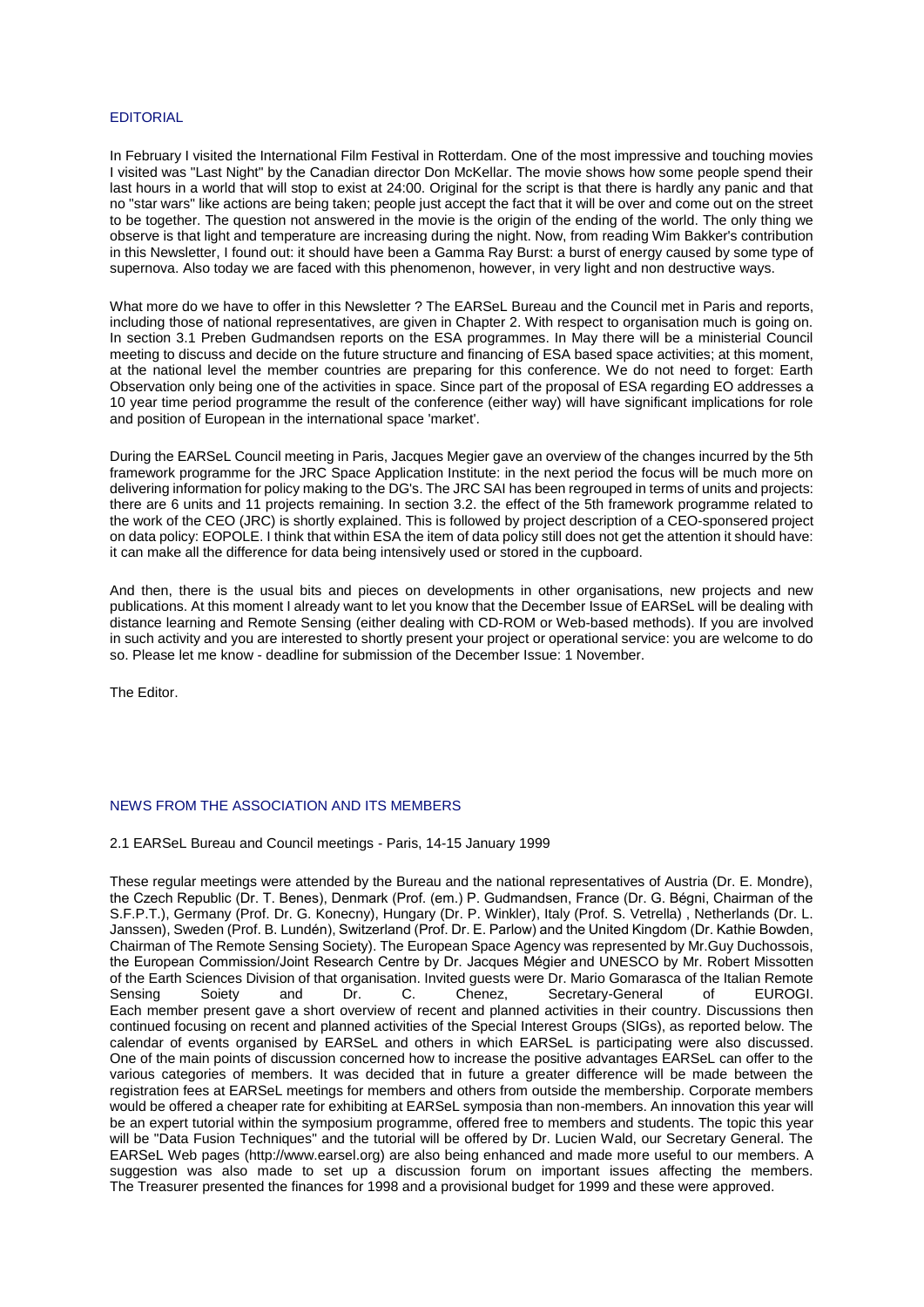## 2.2 EARSeL Special Interest Groups

### 2.2.1 Geological Applications (SIG-GEO)

EARSeL's Special Interest Group "Geological Applications" is a new Special Interest Group formed recently to act as a forum for international discussion amongst Earth scientists. The SIG-GEO promotes geologic remote sensing and Earth observation and tries to bridge the gap between technology and applications by bringing together experts from universities, institutes and commercial enterprises at scientific meetings. Furthermore, the SIG-GEO supports exchange of views through in-depth workshops and tutorials on topics related to geological remote sensing. Objectives if the SIG-GEO are:

- The SIG-GEO intends to organise workshops, tutorials and special conference sessions to disseminate geologic remote sensing knowledge
- The SIG-GEO aims at bringing together experts from the various remote sensing agencies (institutes, universities and commercial enterprises) in Europe
- The SIG-GEO aims at creating a forum for international discussion to better prepare the geologic remote sensing community for new developments in technology and application-oriented research

The SIG-GEO has just started its mission in January 1999! As a consequence, there are no events that can be listed here. We do hope that in the coming years the SIG-GEO will contribute to major scientific meetings promoting its activities in-line with the objectives. Initiatives and suggestions for topics of future events are strongly encouraged. At present, the SIG-GEO is constructing its webpages which will be posted on the EARSeL general homepage shortly. Thereafter by means of a mailing and a announcement in the EARSeL Newsletter the SIG-GEO will start to promote its activities and solicit members to join the group. For more information or to register as a member of the Special Interest Group please contact your chairperson or the EARSeL Secretariat.

Chairperson: Dr. Freek van der Meer International Institute for Aerospace Survey and Earth Sciences ITC Division of Geological Survey Hengelosestraat 99 P.O. Box 6 7500 AA Enschede, The Netherlands. Phone: +31-53-4874353 Fax: +31-53-4874336 Email: vdmeer@itc.nl

## 2.2.2 Forest Fires (RSFF-SIG)

Report by Patrick J. Vaughan (Secretary of the EARSeL RSFF-SIG). Following the III International Conference on Forest Fire Research, which took place in Luso, Portugal, there was a session held for the EARSeL Remote Sensing and Forest Fire Special Interest Group. In this short seminar three keynote speeches were addressed, each followed by an informal discussion on the topic presented and relevant issues concerning it.

Michel Deshayes presented a lecture on the Evaluation of Different NOAA-AVHRR Derived Indices for Fuel Moisture Estimation. He reviewed the main efforts currently being undertaken in the estimation of foliage moisture content from remotely sensed data, pointing out the shortcomings and the future lines of progress. The lecture received a variety of comments. Some were to do with the future advantages of using data from satellites such as the IKONOS (which could be more operational for fire use and would improve understory data), or the METEOSAT 2nd generation, rather than AVHRR. The pros of the latter one concern its higher temporal resolution and increased number of bands. Also there was a certain amount of discussion on which parameters were most significant and the appropriateness of using Moisture Content, Water Stress and vegetation indices. Fuel type mapping was also briefly talked about, mainly regarding Mediterranean shrubland and the difficulties derived from the presence of pines. The second keynote speech, Space Technology for Fire Detection, was addressed by Cristóbal Martín Rico, and was very much based on the upcoming FUEGO project. This project includes the launching of various satellites, specifically designed to obtain information for forest fire detection (and location), at 700s K, with a 15-30 min revisiting time, and at a reasonable cost. Overall, the general impression was detection and reducing false alarms. In addition, Cristóbal Martín also raised interesting issues to be addressed henceforth, such as the use of multispectral identification of trace gases in order to identify fire types, the role of smoke in detection improvement, or possible outlooks in the field of microwave signatures, using passive radiometers like the MIMER and MIMAS. Jose Miguel Pereira addressed the third and final keynote lecture: Burned Land Mapping using NOAA-AVHRR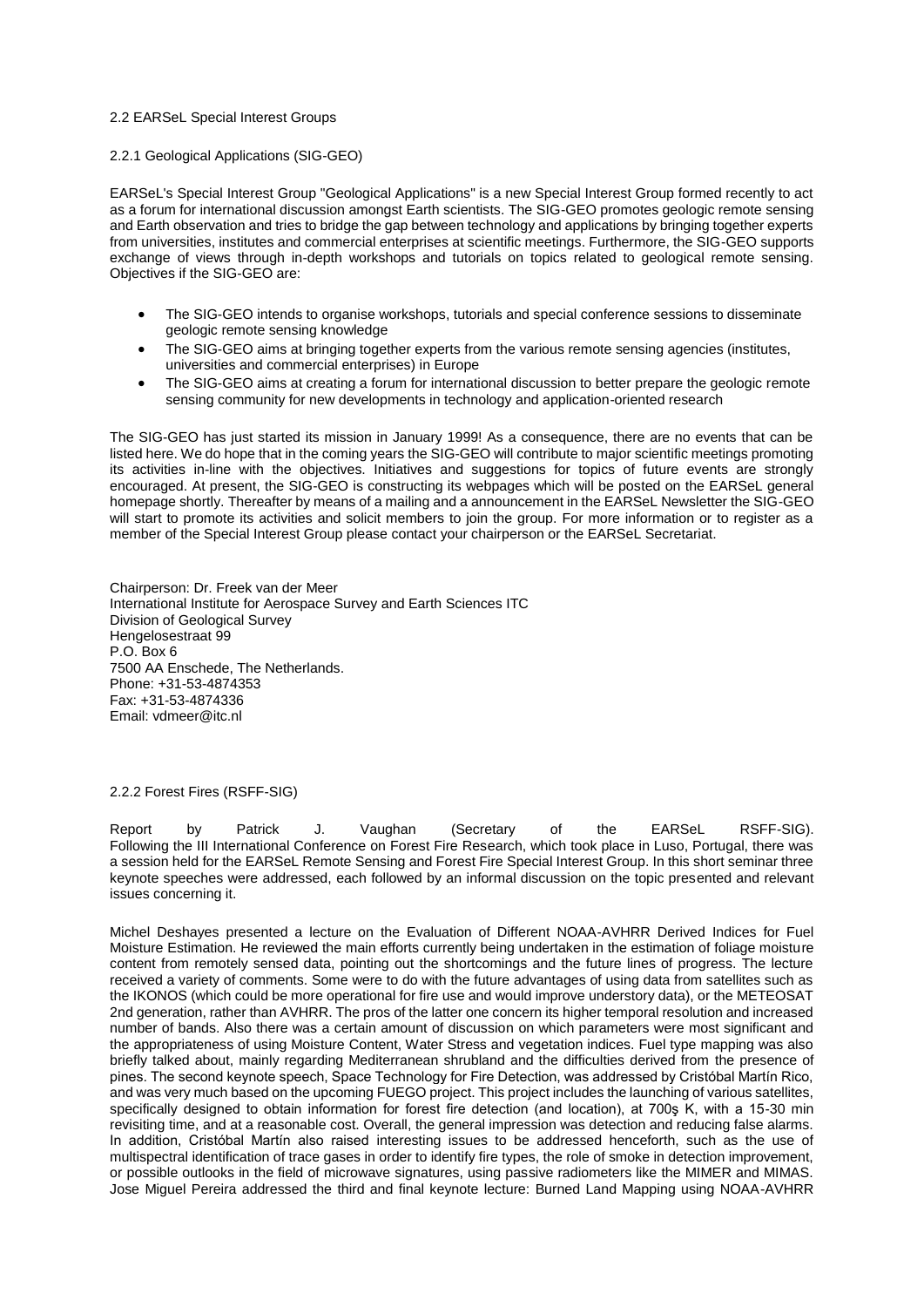Satellite Imagery. The session concentrated on comparing the use and results of various spectral channels and indices to map fire scars in both Portugal and the Sudanese Sahel. Pereira pointed out that there was very little available data on spectral properties of burned areas. As a result of these comparisons, three main variables were selected and ranked in this order of importance: albedo, channel T4, and the GEMI vegetation index. J.M. Pereira stated that in spite of the satisfactory results, AVHRR data were not good for burnt area mapping. Furthermore, he believed that what is good for vegetation monitoring is not good for burned area indices. The last period of the seminar was devoted to bringing up proposals mainly in order to strengthen links among EARSeL SIG members as well as to widen our contacts. This was a great chance to discuss what was needed and what could be offered in our field. The first key issue was on how to improve our web page. In this respect, suggestions were made to include a professional profile on EARSeL members, which should have hypertext links to other web sites and other relevant information namely databases, sources of imagery, ground data statistics, algorithms and software. In addition, some attendees recommended the creation of another information sector dealing with international activities and projects, as well as employment and job opportunities. Shortly a form to be filled in by SIG members will be included in the Web page of the RSFF-SIG. members will be included in the Web page of the RSFF-SIG. Another item that was discussed was the access to each other's publications. Someone suggested that the SIG could act as scientific peer review of papers written by members. The general opinion was more favourable to contacting the potential reviewers directly.

The possibility of exchanging students among the member institutions received a warm welcome. More specific agreements on this proposal would obviously rely entirely on the institutions involved but the general idea would be something similar to the existing ERASMUS and SOCRATES programmes. Two other proposals were examined. The first one was in the realms of exploring concerted action, research networks and web discussion lists. A second idea was which was put forth was the chance to join efforts for receiving fieldwork funding, in order to get good data sets to validate results.

The final issue that had to be dealt with was the date and place of our next RSFF-SIG meeting. It was strongly recommended to allow a lapse of time between meetings so as to be able to come up with reasonably new and validated results. The formula of fitting the RSFF-SIG meeting into an already organised congress was widely accepted. The Delphi Symposium, which will be held on 18th of November 1999 in Athens, is a strong candidate.

If you are interested in joining this SIG please contact: Dr. Emilio Chuvieco Dpto. Geografia, Universidad de Alcala c/Colegios, Z 28801 Alcala de Henares, Spain Fax: +34 1 885 4439 Email: ggecs@geogra.alcala.es

#### 2.2.3 Forestry and Land-Use

Chairperson: Prof. Dr. Barbara Koch. This group will participate in the joint EARSeL/ISPRS Workshop on "Fusion of Sensor Data, Knowledge Sources and Algorithms for extraction and classification of topographic objects", which takes place 3-4 June in Valladolid, and also in the conference on "Remote Sensing and Forest Monitoring " to be held in Rogow, near Warsaw, Poland, from 1-3 June.

## More information from: ferninfo@sun2.ruf.uni-freiburg.de

## 2.2.4 Land Ice and Snow

This group has a new chairperson, Dr. Stefan Wunderle, who is now heading the Remote Sensing Research Group at the Department of Physical Geography at the University of Bern, Switzerland. He will be assisted by Dr. Thomas Nägler of the Institute of Meteorology and Geophysics at the University of Innsbruck, Austria. Persons wishing to join or re-join this group should contact Dr. Wunderle at:

Phone: +41 31 631 8853 Fax: +41 31 631 85 11 Email: [swun@giub.unibe.ch](mailto:swun@giub.unibe.ch)